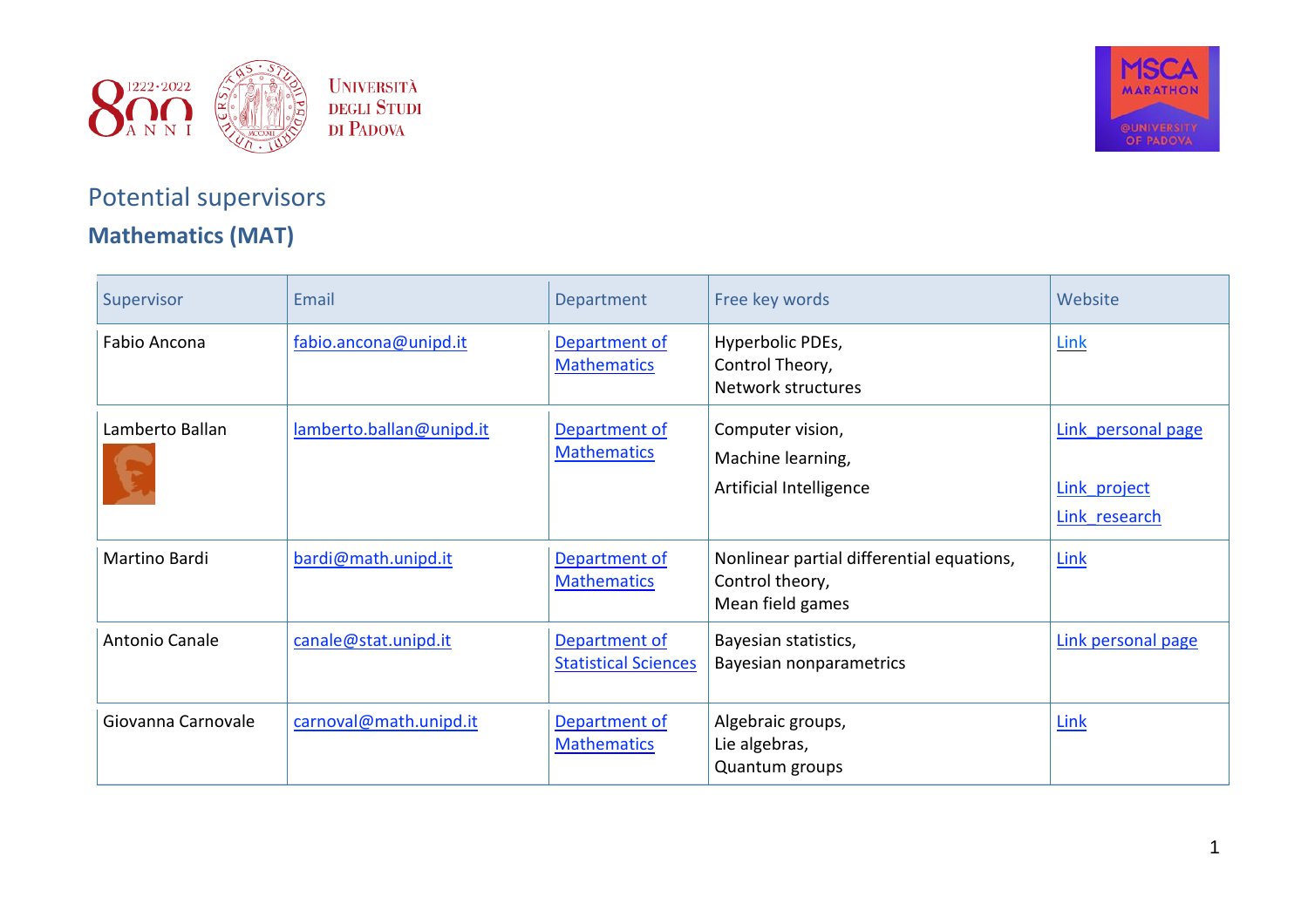



| Supervisor            | Email                     | Department                                   | Free key words                                                                                                                              | Website                             |
|-----------------------|---------------------------|----------------------------------------------|---------------------------------------------------------------------------------------------------------------------------------------------|-------------------------------------|
| Giovanni Colombo      | colombo@math.unipd.it     | Department of<br><b>Mathematics</b>          | Optimal control,<br>Differential inclusions,<br>Nonsmooth analysis                                                                          | Link                                |
| <b>Mauro Conti</b>    | mauro.conti@unipd.it      | Department of<br><b>Mathematics</b>          | Computer Security,<br>Privacy,<br>Internet of Things (IoT)                                                                                  | Link                                |
| Giuliana Cortese      | giuliana.cortese@unipd.it | Department of<br><b>Statistical Sciences</b> | Survival analysis,<br>Statistical methods for multivariate event<br>history data,<br>Applications in medicine, epidemiology<br>and genomics | Link                                |
| Annamaria Guolo       | annamaria.guolo@unipd.it  | Department of<br><b>Statistical Sciences</b> | Meta-analysis and meta-regression,<br>Measurement error models,<br>Likelihood inference                                                     | Link                                |
| Andrea D'Agnolo       | dagnolo@math.unipd.it     | Department of<br><b>Mathematics</b>          | Algebraic Analysis                                                                                                                          | Link                                |
| Massimiliano de Leoni | deleoni@math.unipd.it     | Department of<br><b>Mathematics</b>          | <b>Business Process Management,</b><br>Process Mining,<br>Data Science                                                                      | Link                                |
| Stefano De Marchi     | stefano.demarchi@unipd.it | Department of<br><b>Mathematics</b>          | Multivariate Approximation,<br>Radial Basis Functions,<br><b>Meshless</b>                                                                   | Link personal page<br>Link research |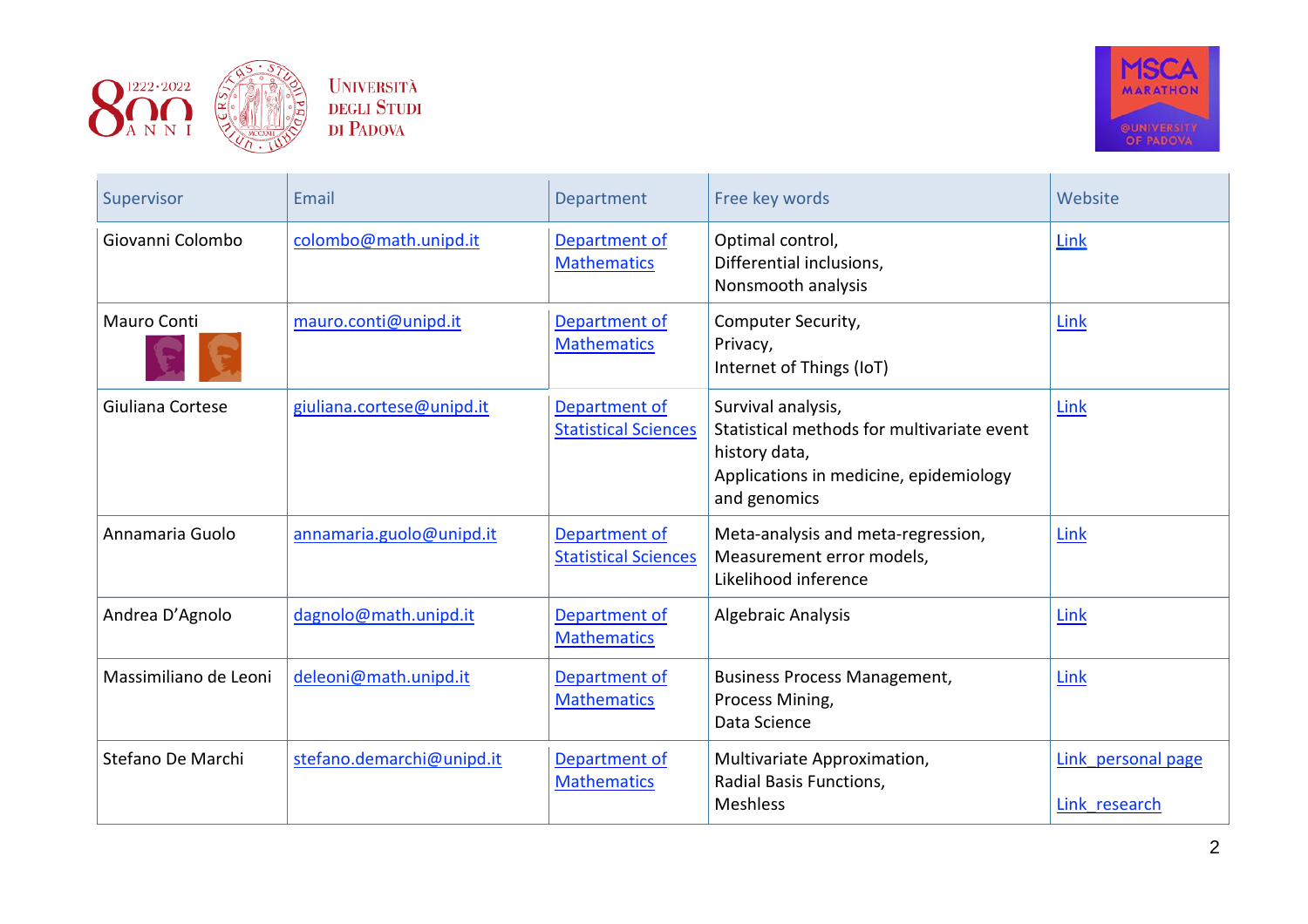



| Supervisor                        | Email                      | Department                                                               | Free key words                                                                 | Website     |
|-----------------------------------|----------------------------|--------------------------------------------------------------------------|--------------------------------------------------------------------------------|-------------|
| Francesco Esposito                | esposito@math.unipd.it     | Department of<br><b>Mathematics</b>                                      | Algebraic groups,<br>Quiver Grassmannians,<br>Lie algebras                     |             |
| Livio Finos                       | livio.finos@unipd.it       | Department of<br>Developmental<br><b>Psychology and</b><br>Socialisation | Multiple testing,<br>Permutation tests,<br>Quantitative neurosciences          | Link        |
| Giulio Giusteri                   | giulio.giusteri@unipd.it   | Department of<br><b>Mathematics</b>                                      | Continuum mechanics,<br>Non-Newtonian fluid models,<br>Thin elastic structures | Link        |
| Luigi Grossi                      | luigi.grossi@unipd.it      | Department of<br><b>Statistical Sciences</b>                             | Time Series,<br>Energy Economics,<br><b>Electricity Markets</b>                |             |
| <b>Massimiliano Guzzo</b>         | guzzo@math.unipd.it        | Department of<br><b>Mathematics</b>                                      | Celestial Mechanics,<br>Hamiltonian Systems                                    | Link        |
| <b>Remke Nanne</b><br>Kloosterman | remke.kloosterman@unipd.it | Department of<br><b>Mathematics</b>                                      | Algebraic geometry                                                             | <b>Link</b> |
| Pier Domenico<br>Lamberti         | lamberti@math.unipd.it     | Department of<br><b>Mathematics</b>                                      | Spectral theory,<br><b>PDE</b>                                                 | Link        |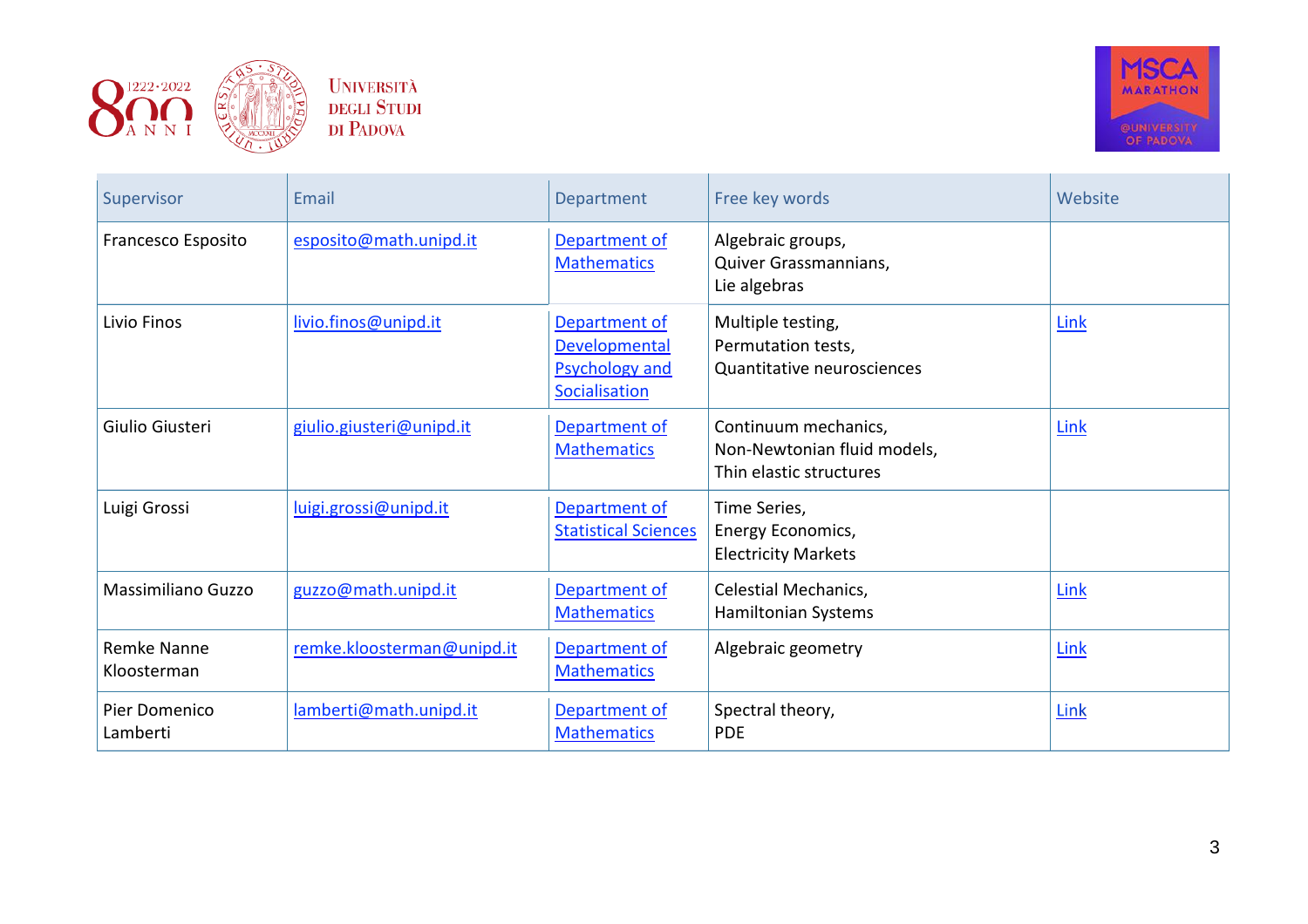



| Supervisor               | Email                        | Department                                         | Free key words                                                                                       | Website                            |
|--------------------------|------------------------------|----------------------------------------------------|------------------------------------------------------------------------------------------------------|------------------------------------|
| Antonia Larese           | antonia.larese@unipd.it      | Department of<br><b>Mathematics</b>                | <b>Computational Mechanics,</b><br>Fluid Structure Interaction,<br><b>Particle Methods</b>           | Link personal page<br>Link project |
| Andrea Lucchini          | andrea.lucchini@unipd.it     | Department of<br><b>Mathematics</b>                | Group theory,<br>Group generation,<br>Profinite groups                                               | Link                               |
| Giovanna Menardi         | menardi@stat.unipd.it        | Department of<br><b>Statistical Sciences</b>       | Statistical learning,<br>Data mining,<br><b>Astrostatistics</b>                                      | Link                               |
| <b>Mario Putti</b>       | mario.putti@unipd.it         | Department of<br><b>Mathematics</b>                | Numerical methods for optimal transport,<br>Applications to earth systems,<br>Reduced order modeling | Link                               |
| <b>Francesco Ranzato</b> | francesco.ranzato@unipd.it   | Department of<br><b>Mathematics</b>                | Static program analysis,<br>Abstract interpretation,<br>Programming languages                        | <b>Link</b>                        |
| Francesco Silvestri      | francesco.silvestri@unipd.it | Department of<br>Information<br><b>Engineering</b> | Algorithms for Big Data,<br>High performance computing,<br>Theoretical computer science              | Link                               |
| Tiziano Vargiolu         | vargiolu@math.unipd.it       | Department of<br><b>Mathematics</b>                | Energy finance,<br>Stochastic control,<br><b>Mathematical finance</b>                                | Link personal page<br>Link project |